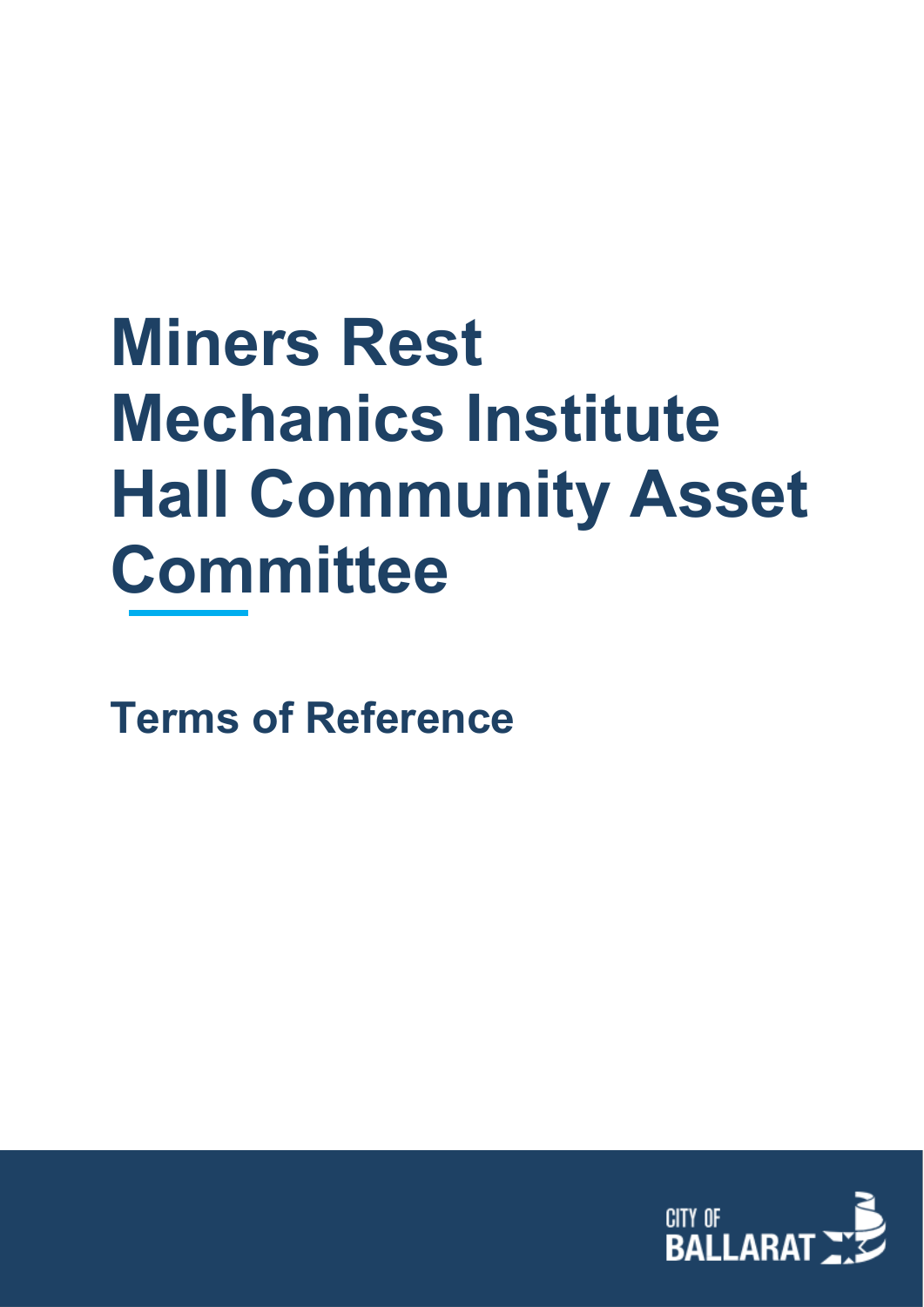

# **Contents**

| 1 <sub>1</sub>   |  |
|------------------|--|
| 2.               |  |
| $\overline{3}$ . |  |
| $\overline{4}$ . |  |
| 5.               |  |
| 6.               |  |
| $\overline{7}$ . |  |
| 8.               |  |
| 9.               |  |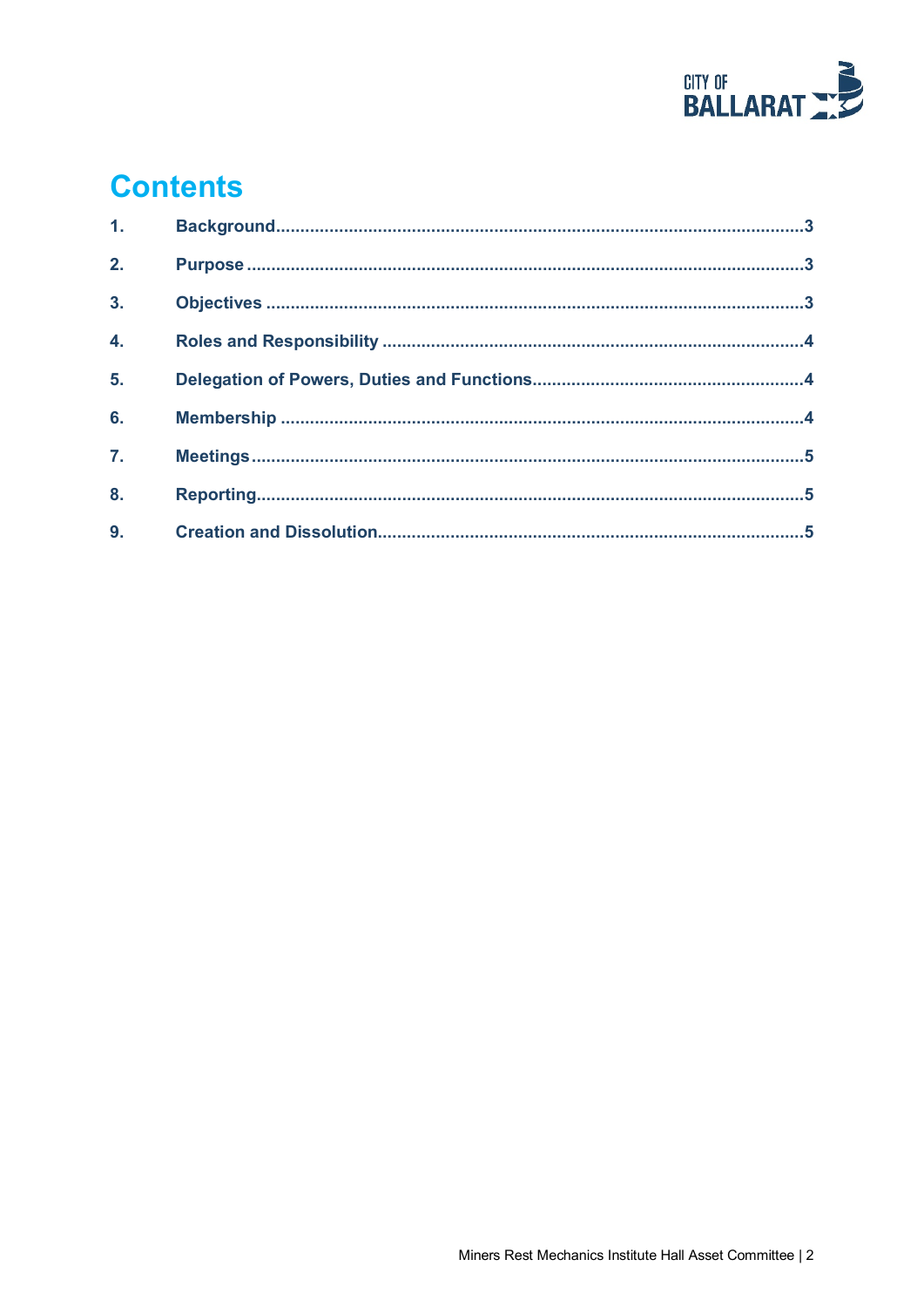

## <span id="page-2-0"></span>**1. Background**

- 1.1. By this Terms of Reference document, the Ballarat City Council (Council) establishes the Miners Rest Mechanics Institute Hall Community Asset Committee (Committee) pursuant to section 65 of the *Local Government Act 2020* (the Act). The Committee is established for the management of the Community Asset known as the Miners Rest Mechanics Institute Hall.
- 1.2. The members of a Community Asset Committee have the powers, duties and functions as contained in the Instrument of Delegation from the Chief Executive Officer under section 47(1)(b) of the Act and as set out in these Terms of Reference. These Terms of Reference set out the structure and basis on which the Committee can operate on behalf of Council.
- 1.3. These Terms of Reference are authorised by a resolution (R203/20) of Council passed on 12 August 2020.

#### <span id="page-2-1"></span>**2. Purpose**

The Committee is established for the purpose of:

2.1 Encouraging use of the Miners Rest Mechanics Institute Community Hall by the local community and to promote the role played by the hall in enabling engaged participation in community life.

# <span id="page-2-2"></span>**3. Objectives**

The objectives of the Committee are:

- 3.1 Determine hiring fees for the hall
- 3.2 Develop a public awareness and advertising program relating to the Hall designed to increase community use of the hall.
- 3.3 Manage bookings for the hall.
- 3.4 Draft, with the agreement of Council, a hall hiring agreement.
- 3.5 Identify maintenance needs, prioritise maintenance actions and provide details of remedial actions in annual report to Council.
- 3.6 Be responsible for specific maintenance of the hall and grounds as outlined in the City of Ballarat Facility Maintenance Schedule (addendum1).
- 3.7 Ensure that Council is made aware of any matters that could have an impact on the hall or its users.
- 3.8 Operate, as far as possible, on a self-sufficient basis..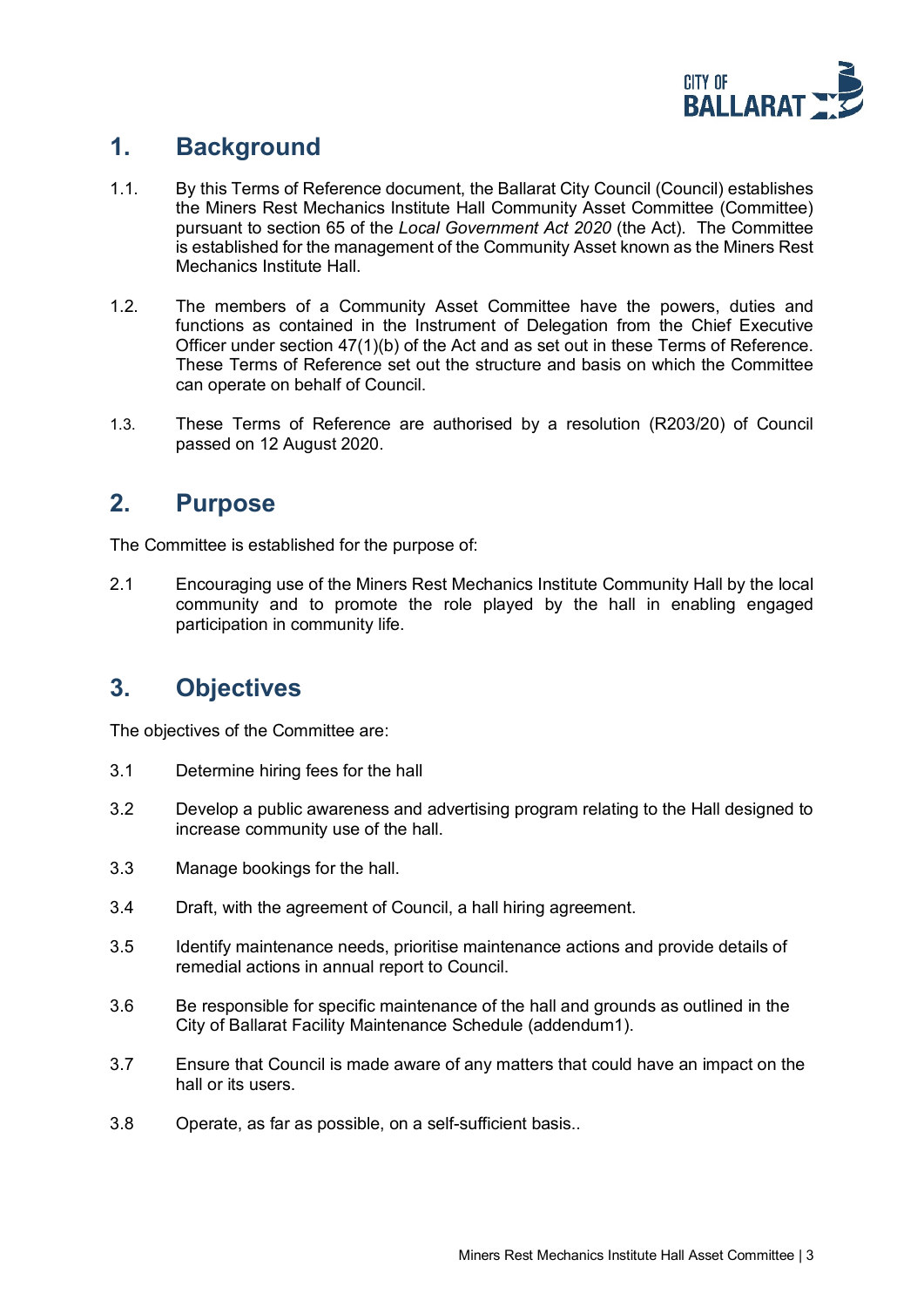

## <span id="page-3-0"></span>**4. Roles and Responsibility**

The role of the Committee is:

- 4.1 to exercise the duties and functions, in accordance with these Terms of Reference and as permitted by the Instrument of Delegation; and
- 4.2 oversee the effective operation of the hall.

#### <span id="page-3-1"></span>**5. Delegation of Powers, Duties and Functions**

- 5.1 In order to fulfil and carry out its purposes and objectives the Chief Executive Officer may delegate to the members of the Community Asset Committee, pursuant to section 47(1)(b) of the *Local Government Act 2020*, the powers, duties and functions set out in the Instrument of Delegation passed at Council on 12 August 2020 (R206/20) and attached to these Terms of Reference.
- 5.2 The powers, duties and functions of Council conferred on the Committee by these Terms of Reference and Instrument of Delegation must be exercised in accordance with any quidelines or policies that Council may from time to time adopt.
- 5.3 Committee members are at all times expected to act in accordance with their responsibilities set out in Council's Governance Rules and the Committee Policy.

#### <span id="page-3-2"></span>**6. Membership**

- 6.1. The Committee will consist of a minimum of 7 community members appointed by Council
- 6.2. The term of membership will be for a Council term. A re-appointment of committee members must occur by 30 June after each Council election
- 6.3. Council Officers who attend the meetings of the Committee are to provide advice and support to the Committee and are not considered Committee members and do not have voting rights.
- 6.4. Each member of the Committee has and may exercise one equal vote on any question before the Committee for determination.
- 6.5. Council will revise the membership and voting rights of each Committee member as it sees fit.
- 6.6. The Committee will elect a Chairperson at its first meeting. The election will be conducted in accordance with Council's Governance Rules.
- 6.7. If the Chairperson is absent from a Committee meeting, the Committee will select a temporary Chairperson to chair the Committee meeting.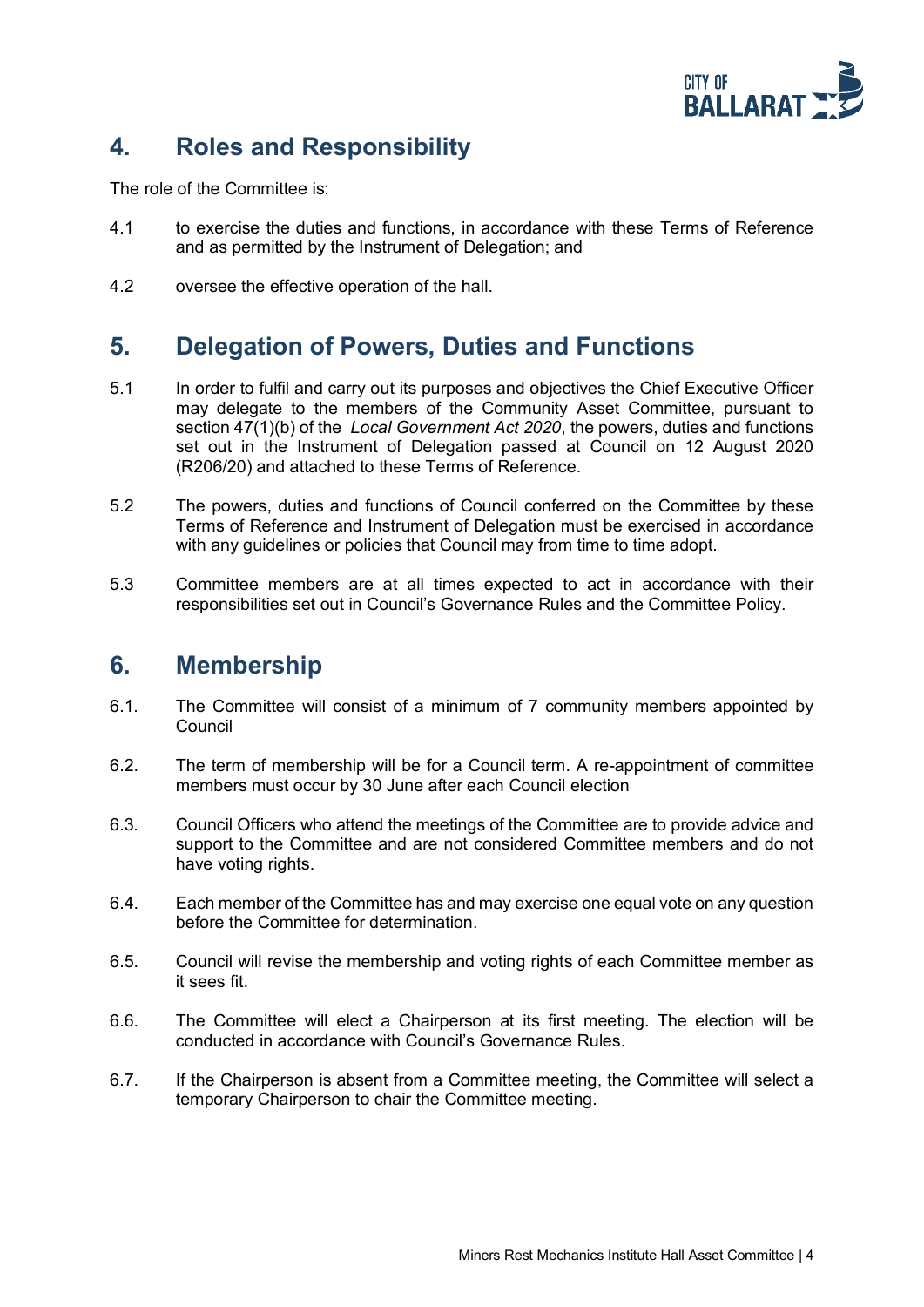

## <span id="page-4-0"></span>**7. Meetings**

- 7.1 Unless Council resolves otherwise, Committee meetings must be conducted in accordance with:
	- Council's Committee Policy; and
	- At the Committee's discretion, as exercised from time to time.
- 7.2 The Committee will meet not less than four times a year or as agreed by the Committee from time to time.
- 7.3 A quorum of the Committee will be half of the members plus one.
- 7.4 Voting will be by a majority of votes by a show of hands. Only members in attendance are entitled to vote. The Chairperson shall have the casting vote in the event of an equality of votes.

#### <span id="page-4-1"></span>**8. Reporting**

The Committee is responsible for taking proper minutes of all meetings and preparing reports for the Committee's consideration in accordance with:

- 8.1 Council's Governance Rules as determined by Council;
- 8.2 Council's Committee Policy;
- 8.3 the Committee's discretion, as exercised from time to time;
- 8.4 Minutes of Committee meetings must be forwarded to the Statutory Compliance Unit immediately after adoption by the Committee.
- 8.5 An annual report on the Committees activities and finances must be reported to Statutory Compliance no later than 30 August each year

#### <span id="page-4-2"></span>**9. Creation and Dissolution**

- 9.1 By these Terms of Reference, the:
	- 9.1.1 Committee is established; and
	- 9.1.2 powers, duties and functions of the Committee members, as set out in the Instrument of Delegation, are delegated.
- 9.2 These Terms of Reference
	- 9.2.1 come into force immediately when the resolution of Council adopting them is made; and
	- 9.2.2 remain in force until Council determines to vary or revoke it.
- 9.3 The Committee must be dissolved by a resolution of Council.